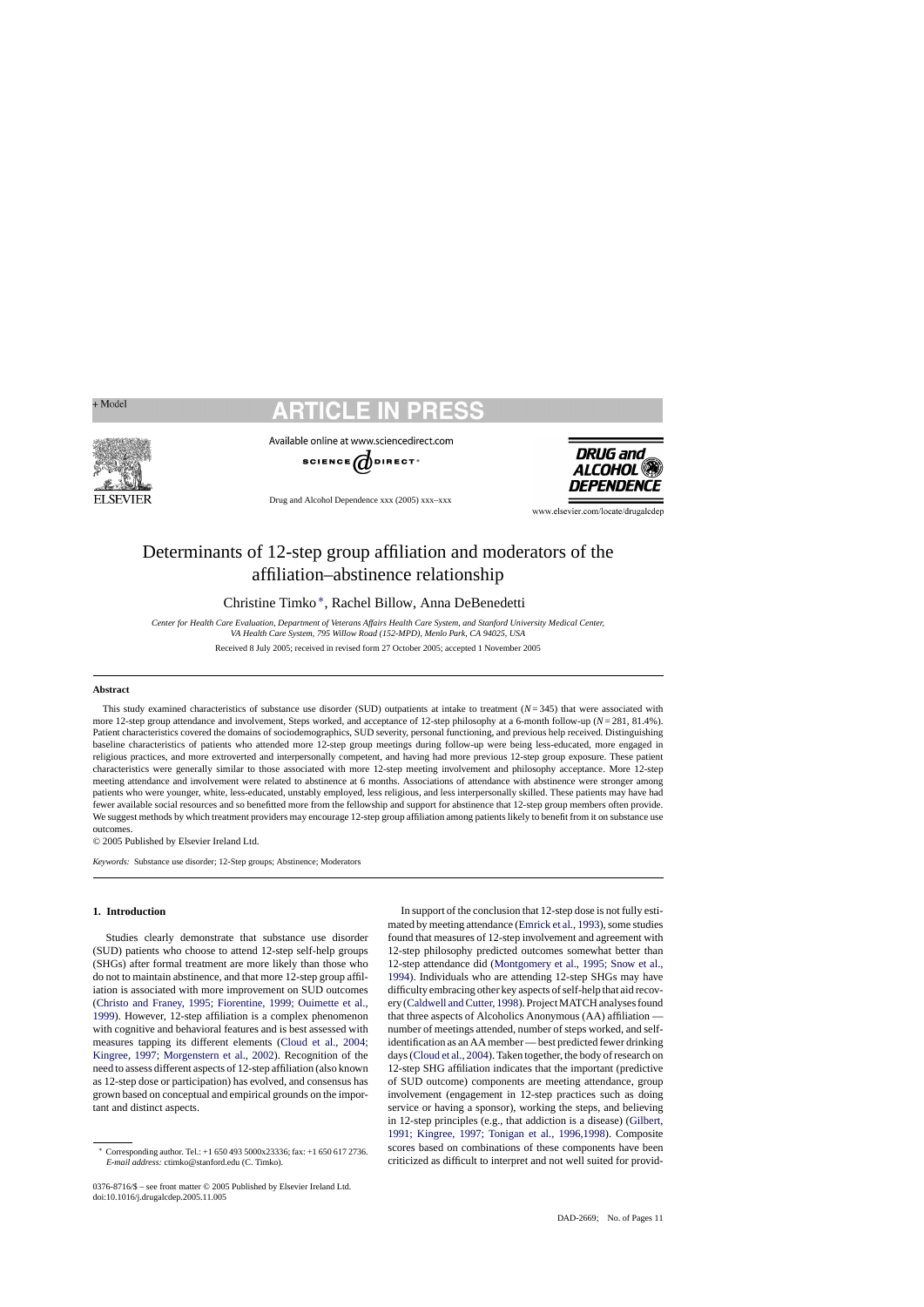# RTICLE II

ing clear clinical or practical insight into the level of affiliation, because different aspects of 12-step participation may be differentially related to outcome ([Cloud et al., 2004; Morgenstern et](#page-8-0)  [al., 2002\).](#page-8-0)

In this prospective study, we examined characteristics of SUD outpatients that were associated with more attendance, involvement, Step work, and acceptance of 12-step philosophy. Determining who is less or more likely to attend and become involved in 12-step groups, and to work the steps and accept 12-step philosophy, will help tailor interventions designed to facilitate 12-step SHG participation for specific patient subpopulations. We examined four domains of patient characteristics associated with each aspect of 12-step affiliation: sociodemographics, severity of SUDs, personal functioning, and help received. We also examined the extent to which these patient characteristics were moderators of associations between 12-step SHG affiliation and better SUD outcomes.

## *1.1. Who attends 12-step groups during and after treatment?*

SUD clients who had the sociodemographic characteristics of older age, higher socioeconomic status, being unmarried, and having less education were more likely to attend AA or Narcotics Anonymous (NA) meetings [\(Christo and Franey, 1995;](#page-8-0)  [Harris et al., 2003\)](#page-8-0) and to sustain AA attendance [\(Boscarino,](#page-8-0)  [1980; Galaif and Sussman, 1995\).](#page-8-0) Although high proportions of African–American and Hispanic individuals recommend AA affiliation for alcohol-related problems ([Caetano, 1993\),](#page-8-0) most AA members in the United States are Caucasian. Accordingly, [Galaif and Sussman \(1995\) h](#page-8-0)ypothesized that 12-step groups are less likely to appeal to ethnic/racial minority individuals. In keeping with this hypothesis, Hispanic alcoholic clients attended AA less frequently than did white clients [\(Arroyo et al.,](#page-8-0)  [1998; Tonigan et al., 1998\).](#page-8-0) In contrast, [Humphreys and Moos](#page-9-0)  [\(1996\) f](#page-9-0)ound no differences according to ethnicity or race as to whether alcoholic clients selected AA or outpatient treatment for help.

Studies have also investigated associations between SUD severity or personal functioning and 12-step SHG attendance. On the whole, studies reported that participants with more longterm and severe SUD problems were more likely to attend 12-step SHGs, to attend frequently, and to sustain attendance [\(Brown et al., 2001; Christo and Franey, 1995; Connors et al.,](#page-8-0)  [2001; Galaif and Sussman, 1995; Harris et al., 2003\).](#page-8-0) With regard to personal functioning, individuals who are more attuned to interpersonal relationships may be more likely to attend 12 step SHGs, perhaps due to the groups' structure of openly sharing personal details. Individuals with sustained AA attendance were described as being extroverted and comfortable with a high level of self-disclosure [\(Galaif and Sussman, 1995; Hurlburt et](#page-8-0)  [al., 1984\).](#page-8-0)

Despite the strong emphasis in 12-step groups on spiritual beliefs and practices, findings are mixed about the importance of such beliefs in predicting 12-step attendance. Among treated SUD clients, stronger spiritual beliefs predicted a greater likelihood of NA attendance ([Christo and Franey, 1995\),](#page-8-0) and longterm AA members were more religious than nonmembers or short-term members [\(Galaif and Sussman, 1995\).](#page-8-0) Similarly, clients self-labeled as spiritual and religious were more likely than atheist and agnostic clients to initiate AA attendance and attended AA more often throughout a 1-year post-treatment follow-up ([Tonigan et al., 2002\).](#page-10-0) In contrast, clients' beliefs in the existence of God did not predict AA attendance during the year after treatment [\(Winzelberg and Humphreys, 1999\),](#page-10-0) and religiosity did not predict frequency of 12-step SHG attendance [\(Brown et al., 2001\).](#page-8-0)

Limited evidence suggests that previous help received for a SUD is associated with 12-step SHG attendance. Clients beginning a treatment episode for SUDs who already had more prior professional treatment were more likely to attend AA and NA [\(Christo and Franey, 1995; Kaskutas et al., 1999\).](#page-8-0) Having more treatment experiences was associated with more frequent 12 step SHG attendance [\(Brown et al., 2001\).](#page-8-0)

#### *1.2. Who is involved in 12-step groups?*

Fewer studies have examined personal determinants of 12 step group involvement than of meeting attendance. To our knowledge, there are no studies of associations between severity of addiction problems, personal functioning, or previous help experiences and 12-step SHG involvement. With regard to individuals' sociodemographic characteristics, older clients were more involved with AA [\(Pagano et al., 2004\)](#page-9-0) when involvement was assessed by helping others (e.g., having been a sponsor). African–American clients beginning a treatment episode were more likely than Caucasian clients to say they felt like a member of AA, had done service at an AA meeting, and had experienced a spiritual awakening as a result of AA, but were less likely to have a sponsor and to have read 12-step literature [\(Kaskutas](#page-9-0)  [et al., 1999\).](#page-9-0) African–American and better-educated clients were more comfortable sharing at 12-step meetings [\(Kingree,](#page-9-0)  [1997\).](#page-9-0)

[Tonigan et al. \(1998\) f](#page-9-0)ound that although, as noted, Hispanic clients with alcohol use disorders attended AA less often than did white clients, Hispanic clients were more involved with AA (had and were a sponsor, celebrated AA birthdays). That is, for Hispanic individuals who elected to attend AA, the program's practices were accepted and adopted. Thus, clients in a subgroup that has a lower likelihood of 12-step SHG attendance are not necessarily less involved when they do attend.

### *1.3. Who works the 12 steps?*

Despite the importance given to working the steps in 12-step SHGs, surprisingly little research has examined personal characteristics associated with step work. Older persons worked more steps ([Kingree, 1997; Zemore and Kaskutas, 2004\)](#page-9-0) and were more likely to work Step 12, which encompasses carrying the 12-step message to others [\(Pagano et al., 2004\).](#page-9-0) Having interpersonal communication skills facilitated performing steps 4 and 5, which formalize processes of self-appraisal and -disclosure to other people [\(Anderson and Gilbert, 1989\).](#page-8-0)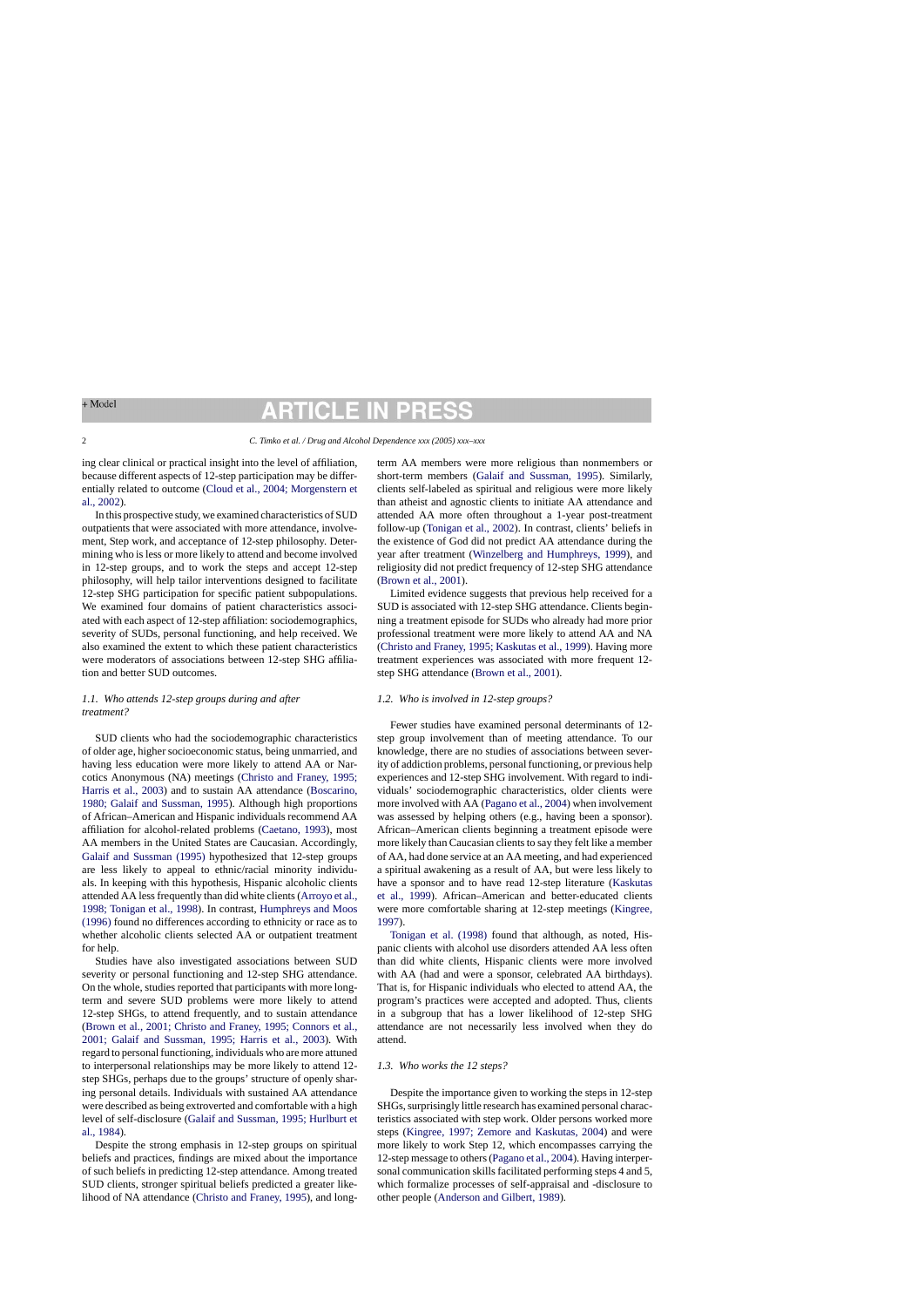# RTICLE IN

#### *1.4. Who accepts 12-step philosophy?*

Accepting 12-step philosophy refers to believing in 12-step principles and the approach to recovery conveyed by 12-step SHGs (e.g., believing in one's powerlessness over substance use, being committed to lifelong abstinence). We know of no studies examining sociodemographic characteristics, severity of addiction, or personal functioning as predictors of 12-step belief endorsement. Regarding previous help, SUD clients with greater numbers of prior treatment episodes were more likely to view addiction as a disease [\(Christo and Franey, 1995\).](#page-8-0)

# *1.5. Do personal characteristics moderate associations of 12-step affiliation with abstinence?*

We examined the possibility that more 12-step SHG affiliation would have a stronger association with abstinence among individuals with particular characteristics. A better fit between patient characteristics and 12-step SHGs may enhance the benefits of group attendance and involvement ([Mankowski et al.,](#page-9-0)  [2001\).](#page-9-0) Few studies have looked at this issue. More 12-step affiliation was strongly related to better treatment outcomes among individuals without cognitive impairment, who tend to be younger, but the relationship was weak among individuals who were cognitively impaired and tend to be older ([Morgenstern](#page-9-0)  [and Bates, 1999\).](#page-9-0) Age-related cognitive impairment may predict poor response to help because it interferes with the learning necessary for behavior change ([Morgenstern and Bates,](#page-9-0)  [1999\).](#page-9-0)

Among African–American patients in 12-step facilitation SUD treatment, those who reported religious beliefs at intake were more likely to achieve abstinence than were patients without religious beliefs [\(Maude-Griffin et al., 1998\).](#page-9-0) SUD clients with more severe substance use and psychosocial problems had higher abstinence rates when they affiliated more with SHGs, whereas the relationship between affiliation and abstinence was weak for those with less severe problems ([Morgenstern](#page-9-0)  [et al., 1998, 2003\).](#page-9-0) Clients with more severe problems may be less able to rely on their own resources to attain good outcomes, but may benefit from the direction and support in SHGs.

In summary, we examined patients' sociodemographic characteristics, severity of disorder, personal functioning, and previous help received as predictors of more 12-step SHG attendance and involvement, and more working of the steps and acceptance of 12-step philosophy. Based on the literature, we expected to find more attendance among older, single, less-educated, and white individuals with more severe SUDs who were more interpersonally and religiously oriented and had received treatment before. We also expected more 12-step SHG involvement among older and, possibly, more educated individuals, but were reluctant to make predictions based on other personal characteristics due to disparate (e.g., for ethnicity and race) or nonexistent findings. Similarly, although we expected older individuals to work more steps, and more religiously oriented individuals to be more accepting of 12-step principles, previous studies were not sufficient to guide additional predictions.

Patients were assessed at the start of outpatient SUD treatment and followed for 6 months. After investigating whether more 12-step affiliation (i.e., attendance, involvement, step work, acceptance of philosophy) was associated with abstinence, we also examined the extent to which patients' sociodemographics, SUD severity, personal functioning, and previous help moderated associations between affiliation and abstinence. Extrapolating from [Morgenstern et al.'s \(1998\),](#page-9-0) Morgenstern et al.'s (1999) and [Morgenstern et al.'s \(2003\) fi](#page-9-0)ndings, we hypothesized that patients with fewer sociodemographic and personal resources would benefit more from 12-step affiliation than would their counterparts with more resources.

#### **2. Methods**

### *2.1. Sample*

A total of 382 consecutive patients entering SUD outpatient treatment at Department of Veterans Affairs programs were eligible for the study (i.e., were clinically judged by program staff to be cognitively able to understand the study's questionnaire and interview procedures). After receiving an introduction to the study, 345 patients signed an informed consent form and were enrolled. A total of 37 patients who were eligible for the project declined to participate.

Of the sample, 98% were male, 43% were Caucasian, and 13% were married. On average, participants were 50 years old, had 13 years of education, and had worked only 1.7 days in the past month. At intake, patients' substances of choice were: alcohol (45.9% of the sample); cocaine (36.0%); amphetamines (8.1%); cannabis (21.9%); heroin (7.2%); methadone (7.5%); other opiates or analgesics (7.2%); sedatives, hypnotics, or tranquilizers (4.5%); or barbiturates (0.6%). Fully 41.6% of patients were using more than one of these substances.

#### *2.2. Procedure*

Baseline self-report data were collected from study participants at treatment intake. These data included sociodemographics, SUD severity, personal functioning, and previous self-help and formal treatment utilization for SUDs. Patients were reinterviewed 6 months later  $(N=281)$  to determine the extent of their 12-step group attendance and involvement, step work, acceptance of 12-step philosophy, and current substance use.

## *2.3. Baseline measures*

*2.3.1. Sociodemographics.* Sociodemographic information covered patients' age, race and ethnicity, marital status, education, employment, income, and residential stability.

*2.3.2. SUD severity.* The Addiction Severity Index (ASI) ([McLellan et al., 1980,1985a,b\)](#page-9-0) was used to collect information on the severity of patients' substance use. The ASI is a structured, 40 min clinical research interview that assesses seven problem areas, two of which address substance use: alcohol use (at base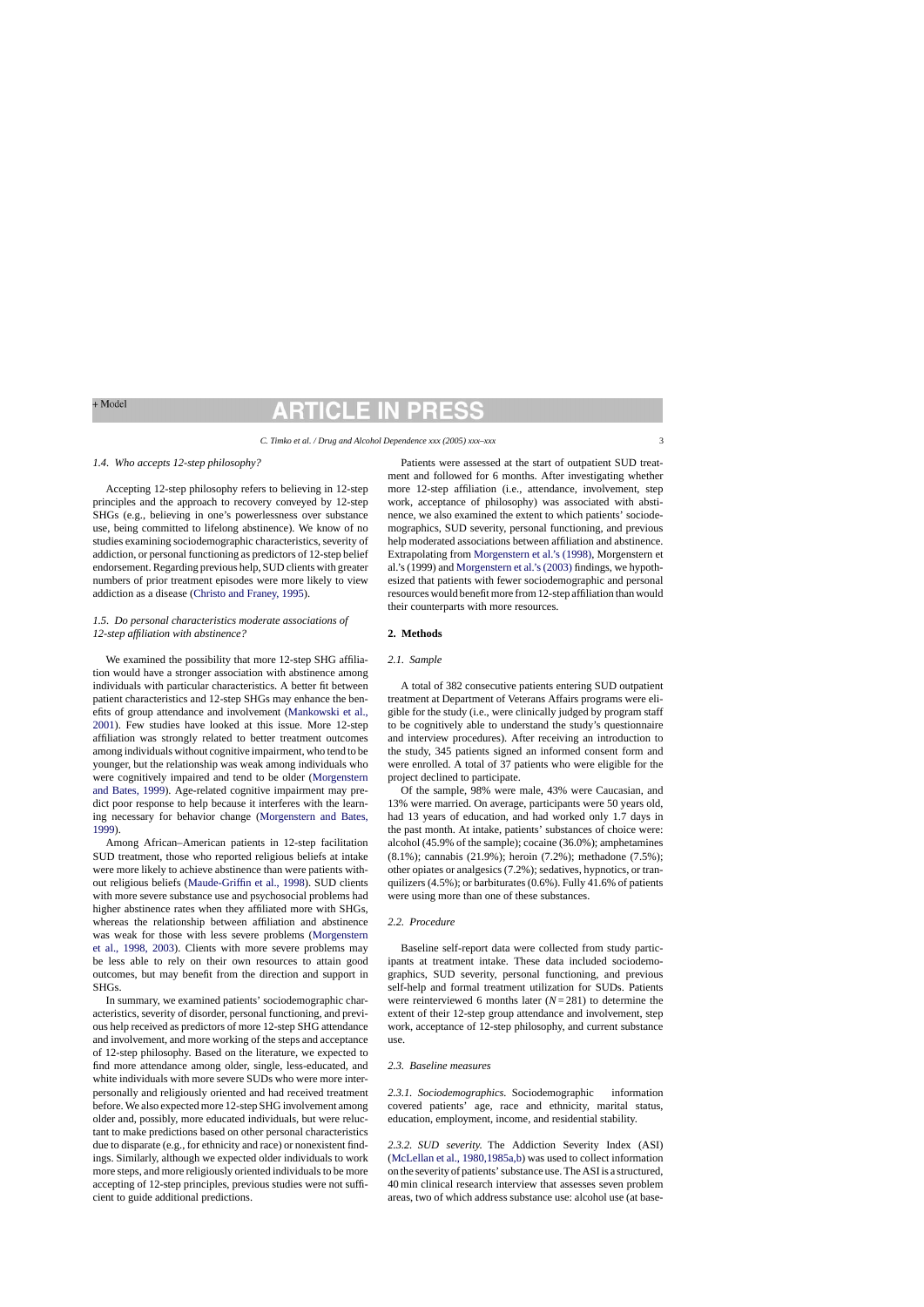# **RTICLE IN** P

#### 4 *C. Timko et al. / Drug and Alcohol Dependence xxx (2005) xxx–xxx*

line, mean =  $0.299$ , SD =  $0.285$ ) and drug use (mean =  $0.118$ ,  $SD = 0.119$ ). ASI composite scores are produced from sets of objective items that are standardized and summed; they provide internally consistent evaluations of patient status in the problem areas [\(McKay et al., 1994\).](#page-9-0) ASI composites range from 0 to 1, with higher scores indicating more severe problems.

*2.3.3. Personal functioning.* Participants were asked if they had a *religious preference* (yes/no). To assess *religious practices*, patients completed the 13-item religious background and beliefs questionnaire ([Connors et al., 1996\).](#page-8-0) Patients noted how often during the past year (on a 4-point scale from  $1 =$  rarely or never, to  $4 =$  almost daily or more) they engaged in religious practices such as thinking about God, praying, and meditating. Items were summed (Cronbach's alpha = 0.91). In Project MATCH, this measure had good internal consistency, test–retest reliability, and validity ([Connors et al., 1996\).](#page-8-0)

To measure *extroversion*, patients completed the 12-item extroversion subscale of the NEO Five-Factor Inventory (NEO FFI; [Costa and McCrae, 1985\).](#page-8-0) Items (e.g., I like to have a lot of people around me) were rated on a 5-point scale from  $1 =$  strongly disagree, to  $5 =$  strongly agree, and summed  $\alpha$  (alpha = 0.78). The NEO FFI had good internal consistency, test–retest reliability, and validity when used with cigarette smokers, individuals at high risk of substance abuse, and inpatients and outpatients with SUDs ([Ball et al., 2001; Bottlender](#page-8-0)  [and Soyka, 2005; Kikuchi et al., 1999; Martin and Sher, 1994;](#page-8-0)  [Reno, 2004; Yoshimura, 2000\).](#page-8-0)

Patients completed the portions of the interpersonal competence questionnaire (ICQ; [Buhrmester et al., 1988\)](#page-8-0) that assess relationship initiation (e.g., carrying on conversations with someone new; alpha = 0.90), personal disclosure (e.g., revealing something intimate about yourself with someone you're just getting to know; alpha  $= 0.86$ ), and providing emotional support and advice (e.g., helping a close friend get to the heart of a problem; alpha = 0.90). For each domain, eight items (rated on a 4-point scale from  $1 = I$  am poor at this, to  $4 = I$  am extremely good at this) were averaged. Intercorrelations of the baseline predictors in the sociodemographic, severity, personal functioning, and help domains showed, however, that the three portions of the ICQ were highly related to each other (i.e., *r*s > 0.50). Therefore, we used only the subscale assessing *relationship initiation* competence. Construct validity, internal consistency, and test–retest correlations for this subscale were high among community-residing adults [\(Buhrmester et al., 1988\),](#page-8-0) drivingwhile-intoxicated offenders ([Wieczorek and Miller, 1992\),](#page-10-0) and mental health outpatients ([Semple et al., 1999\).](#page-9-0)

*2.3.4. Previous self-help and formal treatment utilization.* At baseline, participants were asked how many 12-step group meetings they had ever attended, and how many times in their life they had been treated for alcohol and/or drug misuse.

### *2.4. Six-month follow-up measures*

*2.4.1. 12-step SHG attendance and involvement.* To measure 12-step SHG attendance and involvement, we used the AA affiliation scale (AAAS; [Humphreys et al., 1998\).](#page-9-0) Regarding 12-step group attendance, participants were asked for the total number of meetings they had attended during the past 6 months. Regarding 12-step group involvement, participants were asked if they had, for example, done service at a meeting (e.g., helped newcomers, set up chairs, made coffee, cleaned up afterwards). Overall Involvement was the sum of "yes" responses to five such items. The AAAS has demonstrated utility and validity across sociodemographically diverse groups and across patients in different health care ownership systems and in different levels of care [\(Humphreys et al., 1998\).](#page-9-0) In addition, there is support for the reliability and validity of self-reports regarding participation in 12-step groups [\(Morgenstern et al., 1997; Tonigan et al., 2002\).](#page-9-0)

*2.4.2. Working the steps and accepting 12-step philosophy.* Participants were asked how many of the 12 steps they had worked. To assess patients' acceptance of the 12-step model of addiction and recovery, we combined subscales of the addiction treatment attitudes questionnaire (ATAQ; [Morgenstern et](#page-9-0)  [al., 2002\):](#page-9-0) *belief in having a disease called addiction* (six items, e.g., I am an addict and can never be cured of my disease, but I can learn to live with it; alpha = 0.79), *belief in own powerlessness over addiction* (six items, e.g., my life has become unmanageable because of alcohol and/or drugs; alpha =  $0.75$ ), and *commitment to lifelong abstinence* (five items, e.g., I believe I should never use alcohol and any mood altering chemicals again; alpha  $= 0.83$ ). Patients noted the extent of agreement with each statement on a 4-point scale from  $1 =$ completely disagree, to  $4 =$  completely agree, and items were summed (alpha = 0.80). Previous studies reported the ATAQ subscales to have good concurrent, discriminant, and predictive validity, sensitivity to treatment-related change, and good internal consistency across treatment settings and substance type [\(Morgenstern et al., 1996,](#page-9-0)  [2002\).](#page-9-0)

We computed correlations among the 6-month 12-step SHGrelated variables: number of meetings attended with involvement  $(r=0.50)$ , number of steps worked  $(r=0.14)$ , and acceptance of 12-step philosophy  $(r=0.25)$ ; involvement with steps worked  $(r=0.24)$  and acceptance  $(r=0.42)$ ; and steps with acceptance  $(r=0.14)$ .

*2.4.3. Abstinence.* At the 6-month follow-up, participants were asked how many days out of the past 30 they had used alcohol and drugs (each of 10 different drugs was asked about separately). Participants who had not used any alcohol or drugs during the past 30 days were classified as abstinent; any use was classified as not abstinent.

## *2.5. Baseline comparisons of patients followed or not followed at 6 months*

We compared patients followed  $(n=281, 81.4%)$  or not followed  $(n=64, 18.6%)$  at 6 months on baseline sociodemographic characteristics, ASI composites, and 12-step group attendance and involvement. On sociodemographics, those followed were somewhat more likely to be Caucasian and married, but otherwise the groups did not differ. There were no differences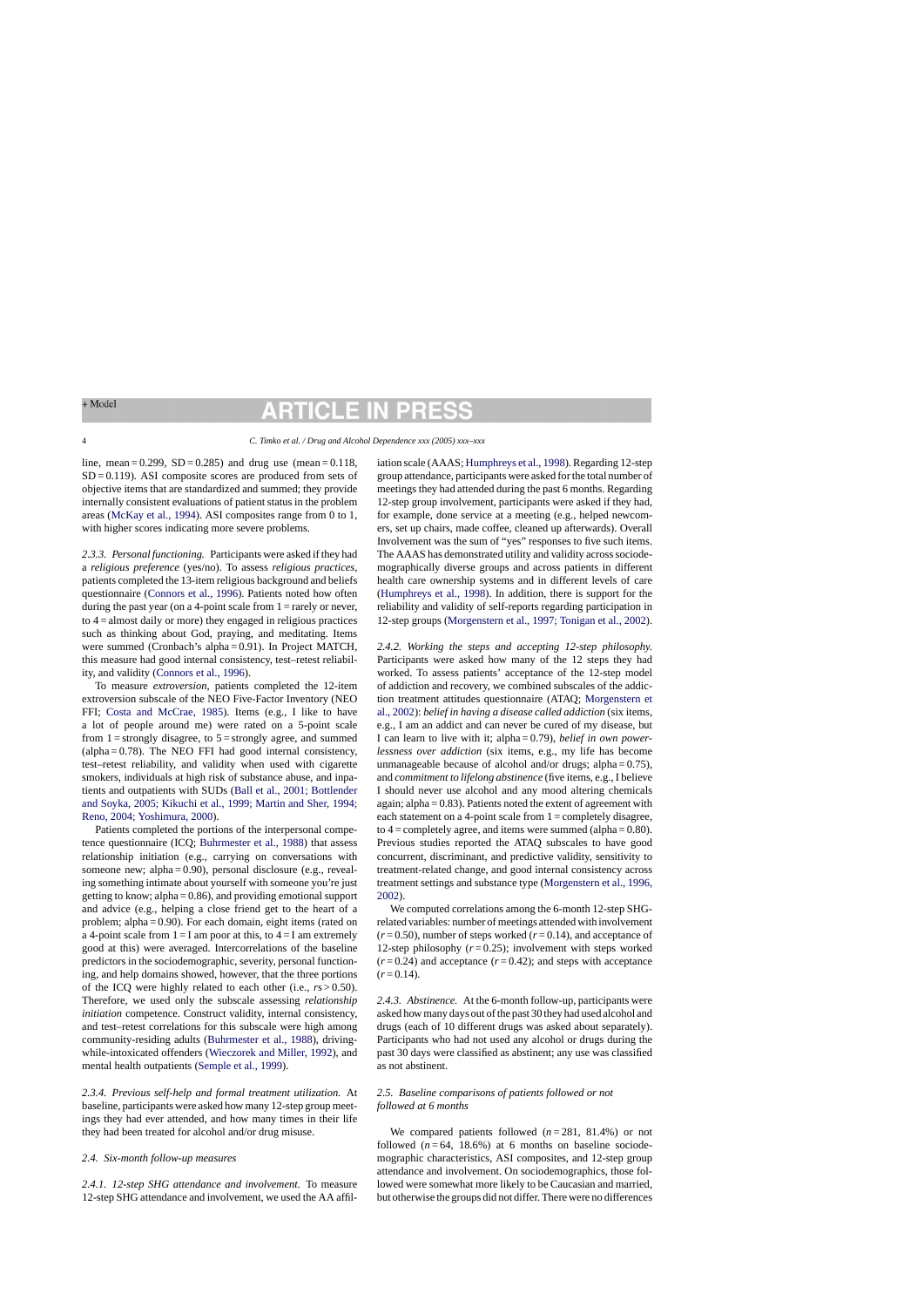between groups on ASI composites (alcohol use, drug use) at baseline, or on 12-step group attendance and involvement at baseline.

# **3. Results**

#### *3.1. Predictors of 12-step group attendance*

We conducted correlations between baseline predictors in the sociodemographics, severity, functioning, and previous help domains, and number of 12-step group meetings attended during the 6-month follow-up (Table 1). Less education was associated with more meeting attendance, as was more engagement in religious practices, and being more extroverted and skilled at initiating relationships. More 12-step group attendance prior to treatment intake was associated with more subsequent 12-step group attendance.

#### *3.2. Predictors of 12-step group involvement*

Correlations conducted between baseline predictors and overall involvement in 12-step groups (Table 1) showed that younger age and having a less stable residence were associated with more involvement. Having a religious preference and being more engaged in religious practices, and seeing oneself as extroverted and as skilled at initiating relationships, were also associated with more involvement overall. Having attended more 12 step meetings and received more professional treatment prior to baseline were related to more 12-step group involvement during the 6-month follow-up period. When we conducted partial correlations between baseline predictors and overall involvement, controlling for number of meetings attended during follow-up, findings were comparable.

#### *3.3. Predictors of number of steps worked*

We also conducted correlations between baseline predictors and how many steps participants had worked during the followup period (Table 1). The only significant predictors of more steps worked were a history of more stable employment, more engagement in religious practices, and more 12-step meeting attendance reported at baseline.

### *3.4. Predictors of 12-step beliefs*

Younger age, membership in a minority racial or ethnic group, less education, and having a less stable residence were related to a stronger endorsement of 12-step principles (Table 1). Addiction severity was not related to acceptance of 12-step philosophy. Having a religious preference and more engagement in religious practices were associated with a stronger acceptance of 12-step principles, as were previous 12-step meeting attendance and professional treatment.

#### *3.5. Predictors of abstinence at the 6-month follow-up*

Using  $x^2$  and *t*-test, we examined associations of baseline predictors, and of 12-step attendance, involvement, Step

Table 1

Correlations of baseline predictors with 12-step affiliation at the 6-month follow-up

|                                  | No. of 12-step meetings $(r)$ | Involvement $(r)$ | No. of steps worked $(r)$ | Acceptance of 12-step beliefs $(r)$ |
|----------------------------------|-------------------------------|-------------------|---------------------------|-------------------------------------|
| Sociodemographics                |                               |                   |                           |                                     |
| Age                              | $-0.066$                      | $-0.146*$         | 0.021                     | $-0.130*$                           |
| Not Caucasian                    | 0.065                         | 0.088             | $-0.085$                  | $0.203***$                          |
| Married                          | $-0.013$                      | $-0.012$          | $-0.059$                  | 0.066                               |
| Years education                  | $-0.186$ **                   | $-0.040$          | 0.077                     | $-0.155***$                         |
| Employed                         | $-0.018$                      | 0.074             | 0.102                     | 0.000                               |
| No. of months longest job        | $-0.104$                      | $-0.077$          | $0.161***$                | $-0.034$                            |
| Monthly income                   | $-0.013$                      | 0.001             | 0.014                     | 0.002                               |
| No. of months current residence  | $-0.117$                      | $-0.242***$       | $-0.058$                  | $-0.210***$                         |
| Severity of problems at baseline |                               |                   |                           |                                     |
| ASI composite                    |                               |                   |                           |                                     |
| Alcohol                          | 0.120                         | 0.089             | 0.058                     | 0.061                               |
| Drugs                            | 0.069                         | 0.096             | $-0.032$                  | 0.093                               |
| Using $>1$ substance             | 0.025                         | 0.014             | $-0.057$                  | 0.084                               |
| Personal functioning at baseline |                               |                   |                           |                                     |
| Has religious preference         | 0.091                         | $0.220***$        | 0.102                     | $0.277***$                          |
| Religious practices              | $0.190***$                    | $0.210***$        | $0.117*$                  | $0.171***$                          |
| Extroversion                     | $0.141*$                      | $0.119*$          | 0.081                     | $-0.005$                            |
| Relationship initiation          | $0.143*$                      | $0.113*$          | 0.042                     | $-0.021$                            |
| Help received at baseline        |                               |                   |                           |                                     |
| No. of 12-step meetings attended | $0.120*$                      | $0.210***$        | $0.294***$                | $0.121*$                            |
| No. of formal treatments         | 0.027                         | $0.201***$        | 0.000                     | $0.202***$                          |

 $p < 0.05.$ <br> $p < 0.01.$ <br> $p < 0.001.$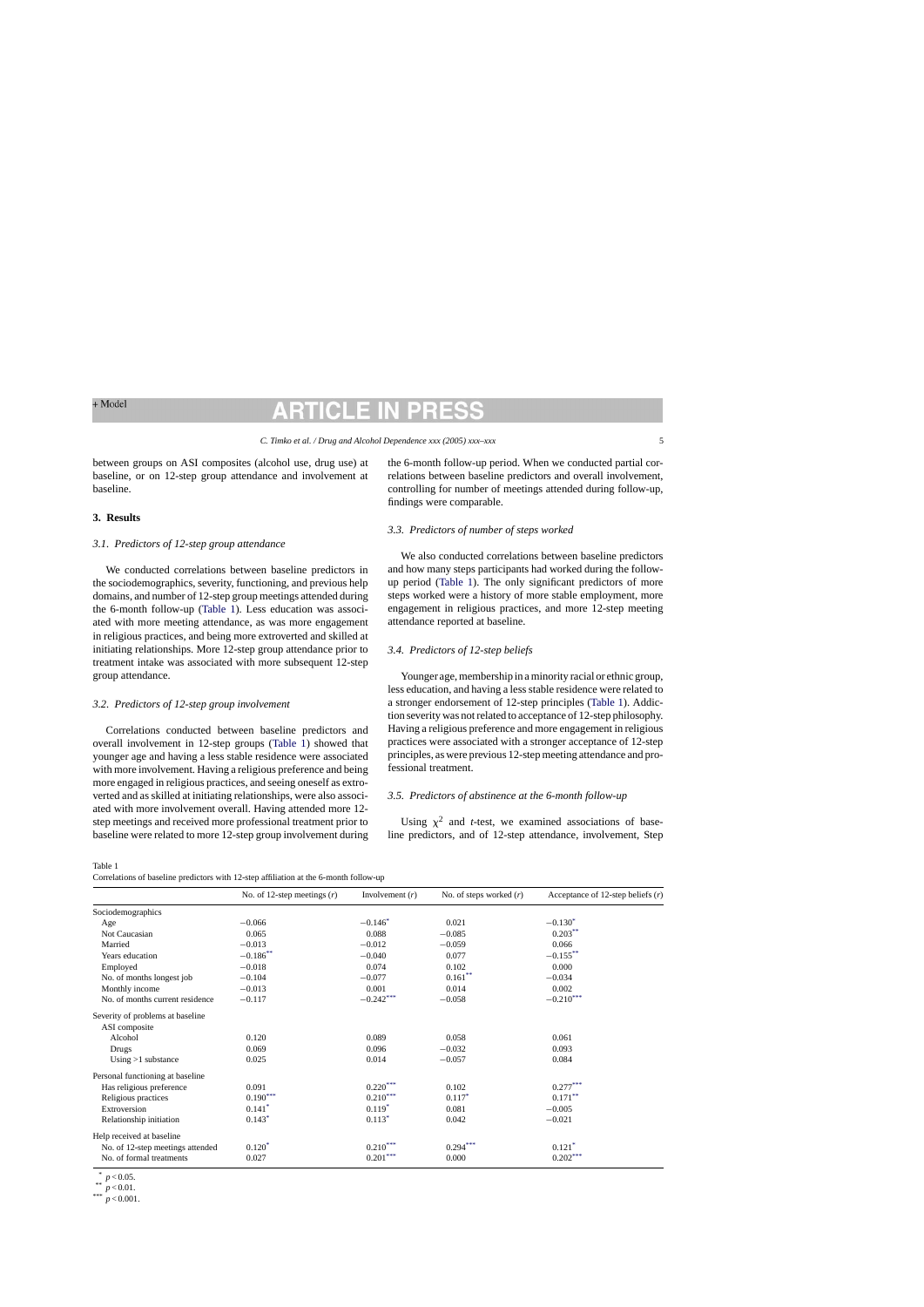#### 6 *C. Timko et al. / Drug and Alcohol Dependence xxx (2005) xxx–xxx*

#### Table 2

Comparisons of abstinent and non-abstinent patients at the 6-month follow-up on baseline predictors and 6-month 12-step affiliation

|                                                                           | Abstinent ( $n = 168$ ) | Non-abstinent $(n=113)$ | $X^2/t$     |
|---------------------------------------------------------------------------|-------------------------|-------------------------|-------------|
| Sociodemographics                                                         |                         |                         |             |
| Age in years (mean)                                                       | 50.0                    | 50.9                    | $-0.90$     |
| Race and ethnicity (%)                                                    |                         |                         | 5.65        |
| Caucasian                                                                 | 49.4                    | 43.4                    |             |
| <b>Black</b>                                                              | 41.1                    | 37.2                    |             |
| Hispanic                                                                  | 6.0                     | 11.5                    |             |
| Other                                                                     | 3.6                     | 8.0                     |             |
| Married (%)                                                               | 19.1                    | 10.0                    | $4.39*$     |
| Years of education (mean)                                                 | 13.3                    | 13.2                    | 0.57        |
| Employed (%)                                                              | 86.3                    | 80.0                    | 1.85        |
| No. of months of longest job (mean)                                       | 100.9                   | 88.3                    | 1.18        |
| Monthly income, \$ (mean)                                                 | 1150                    | 1172                    | $-0.09$     |
| No. of months current residence (mean)                                    | 32.5                    | 45.3                    | $-1.68$     |
| Severity of problems at baseline                                          |                         |                         |             |
| ASI composite (mean)                                                      |                         |                         |             |
| Alcohol use                                                               | 0.304                   | 0.313                   | $-0.27$     |
| Drug use                                                                  | 0.100                   | 0.150                   | $-3.30***$  |
| Using more than 1 substance $(\%)$                                        | 40.7                    | 64.2                    | $-14.20***$ |
| Personal functioning at baseline                                          |                         |                         |             |
| Has a religious preference (%)                                            | 76.0                    | 74.1                    | 0.14        |
| Religious practices (mean)                                                | 30.5                    | 27.7                    | 1.55        |
| Extroversion (mean)                                                       | 38.6                    | 35.9                    | $2.91***$   |
| Relationship initiation (mean)                                            | 2.4                     | 2.3                     | 1.65        |
| Help received at baseline                                                 |                         |                         |             |
| No. of 12-step meetings attended (mean)                                   | 546.4                   | 446.9                   | 1.00        |
| No. of formal treatment episodes (mean)                                   | 8.2                     | 9.0                     | $-0.60$     |
| 12-Step attendance, involvement, steps worked, and acceptance at 6 months |                         |                         |             |
| No. of meetings (mean)                                                    | 80.4                    | 54.2                    | $2.89***$   |
| Involvement (mean)                                                        | 2.7                     | 1.6                     | $6.45***$   |
| No. of Steps worked (mean)                                                | 4.4                     | 3.4                     | $2.00*$     |
| Acceptance of 12-step beliefs (mean)                                      | 57.8                    | 53.4                    | $3.73***$   |

work, and beliefs at 6 months, with abstinence at 6 months (Table 2). Of the baseline sociodemographic characteristics, only being married was associated with abstinence. Patients who had more severe drug problems and used more than one substance at baseline, and were less extroverted, were less likely to be abstinent at 6 months. More attendance at 12-step meetings during the 6-month follow-up period, more involvement in 12-step groups, working more steps, and greater acceptance of 12-step beliefs were related to a higher likelihood of abstinence.

We conducted a logistic regression analysis to predict abstinence at 6 months from the patient characteristics with significant relationships in Table 2. The significant independent predictors of abstinence were being more extroverted  $(B = 0.05,$  $p$  < 0.05) and having more overall involvement in 12-step groups  $(B=0.53, p<0.001)$ ;  $X^2(8)=47.15, p<0.001$ . Marginally significant predictors of abstinence were having less severe drug problems at intake  $(p < 0.07)$  and using a single rather than multiple substances ( $p < 0.09$ ).

# *3.6. Moderating associations of 12-step attendance and involvement with abstinence*

We examined the extent to which patients' characteristics at baseline moderated associations of 12-step attendance and involvement with likelihood of abstinence at 6 months. We conducted two sets of logistic regression analyses to predict abstinence. In the first set, we entered the number of 12-step meetings attended between baseline and the 6-month follow-up, one baseline predictor (within the domains of sociodemographics, severity of SUDs, personal functioning, and help received), and the interaction of number of meetings with the baseline predictor. In the second set, we entered involvement, a baseline predictor, and their interaction. For the interactions, constituent variables were centered around zero [\(Finney et al., 1984\).](#page-8-0)

*3.6.1. Sociodemographics.* There was a significant interaction of patient age with both number of 12-step meetings  $(B=0.001,$  $p$  < 0.05) and involvement ( $B = 0.035$ ,  $p$  < 0.01) on abstinence:

 $p < .05.$ <br> $p < .01.$ <br> $p < .001.$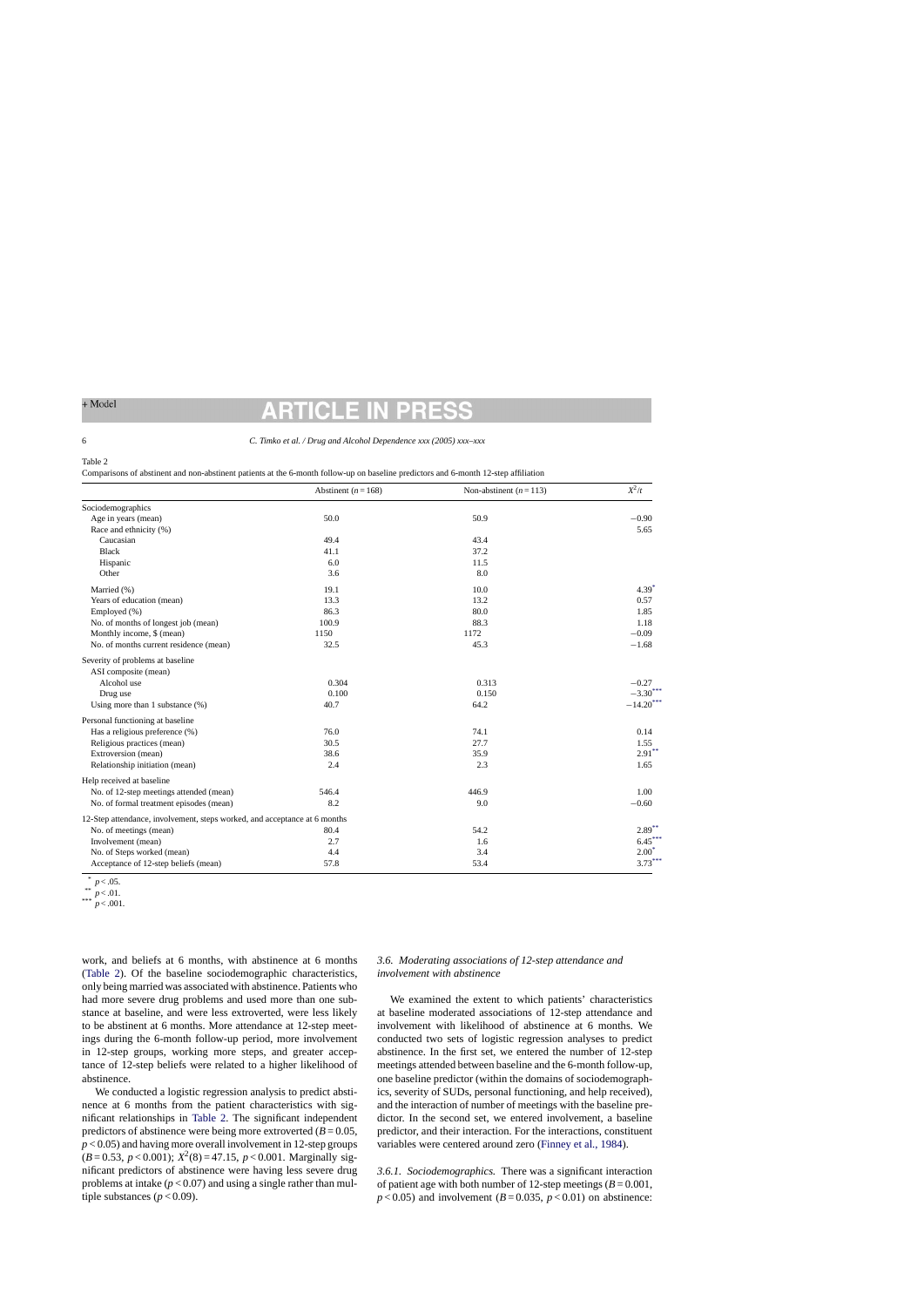# CIL

*C. Timko et al. / Drug and Alcohol Dependence xxx (2005) xxx–xxx* 7



Fig. 1. Age as a moderator of the relationship between 12-step meeting attendance or involvement and abstinence at 6 months.

associations between more meeting attendance and involvement with abstinence were stronger for younger than for older patients (Fig. 1). A significant interaction with race (white or not white)  $(B = 0.014, p < 0.05)$  showed that the association between more meeting attendance and abstinence was stronger for white patients. Further, there was a significant interaction of education with number of meetings ( $B = 0.003$ ,  $p < 0.05$ ) such that the association of attendance with abstinence was stronger for lesseducated patients. Significant interactions of job instability with both number of meetings  $(B=0.001, p<0.01)$  and involvement  $(B=0.002, p<0.05)$  showed that associations of more meeting attendance and involvement with abstinence were stronger for patients with more job instability.

*3.6.2. Personal functioning.* A significant interaction of religious preference with number of meetings  $(B = 0.017, p < 0.05)$ found the association of more meetings with abstinence to be stronger for patients without a religious preference. In addition, there was a significant interaction of relationship initiation  $(B=0.006, p<0.05)$  with number of meetings: the association of more meetings with abstinence was stronger for patients less skilled at initiating relationships. There were no interactions involving severity of disorder or previous help.

#### **4. Discussion**

Among this sample of SUD patients beginning a new treatment episode, only 14% did not attend a 12-step group meeting during the 6-month follow-up period. Our results agree with other findings suggesting that 12-step group attendance among individuals under treatment for SUDs appears to have become normative ([Humphreys et al., 1998; Kelly and Moos,](#page-9-0)  [2003\).](#page-9-0)

# *4.1. 12-Step meeting attendance and involvement, and steps worked*

Similar patient characteristics were associated with attending more 12-step meetings during follow-up and being more involved in 12-step groups. Specifically, being more engaged in religious practices ([Christo and Franey, 1995; Tonigan et](#page-8-0)  [al., 2002\)](#page-8-0) and more extroverted ([Galaif and Sussman, 1995;](#page-8-0)  [Hurlburt et al., 1984\)](#page-8-0) and skilled at initiating relationships were related to more attendance and involvement. The findings inform how treatment providers should encourage patients who are reluctant to initiate and sustain attendance at, and become involved in, 12-step groups to reconsider these options. One method is to clear up misconceptions patients may have about 12-step groups, such as that "higher power" is necessarily a religious concept. Rather, as providers may explain, it reflects a power greater than oneself, such as treatment staff and/or other patients ([Noordsy et al., 1996\).](#page-9-0) Alternatively, patients can be referred to self-help groups with a more cognitive-behavioral focus, such as SMART Recovery [\(Li et al., 2000\).](#page-9-0) A method for encouraging attendance and involvement among less extroverted individuals is for providers to work with 12-step group volunteers, who meet personally with patients to talk about the benefits of the 12-step program and attend meetings with them ([Blondell et al., 2001; Sisson and Mallams, 1981\).](#page-8-0) Or, providers may themselves accompany patients to meetings [\(Chappel and](#page-8-0)  [DuPont, 1999\).](#page-8-0) Importantly, if patients resist 12-step group attendance and involvement despite the provider's encouragement, counselors should accept this for the time being and look for opportunities at a later time to raise the topic again ([Mueser](#page-9-0)  [et al., 2003\).](#page-9-0)

We also found that having less education was associated with attending more meetings ([Galaif and Sussman, 1995\),](#page-8-0) and that being younger with less residential stability and more formal treatment experiences was associated with more involvement. Our findings on age stand in contrast to others' results that older individuals were more likely to sustain attendance and be involved in 12-step groups ([Boscarino, 1980; Christo and](#page-8-0)  [Franey, 1995; Galaif and Sussman, 1995; Pagano et al., 2004\).](#page-8-0) This difference may be due to the fact that our sample was older (mean  $age = 50$ , range  $= 24-75$  years old) than the samples in these other studies (e.g., patients in [Christo and Franey \(1995\)](#page-8-0)  were, on average, 30.5 years old, ranging from 20 to 46; patients in [Pagano et al. \(2004\) w](#page-9-0)ere, on average, 40.2 years old). Because older (55 years old or older) substance abuse patients tend to have more social resources than younger patients do [\(Arndt et](#page-8-0)  [al., 2005\),](#page-8-0) the older individuals in our study may have had access to some of the social support often gained by involvement in 12 step groups. Similarly, patients with a long-term residence who were less involved in 12-step groups may have already had a social network in place to give them the fellowship and support for abstinence that SHGs often provide. Residential stability is associated with greater access to social resources, including help from, trust in, and attachment to others that can be tapped during times of difficulty and used to garner and sustain a healthful environment [\(Berkman and Kawachi, 2000; Boardman, 2004;](#page-8-0)  [Browning and Cagney, 2002\).](#page-8-0)

In addition, patients who had more 12-step group attendance or involvement during the 6-month follow-up period had more previous 12-step meeting exposure or formal treatment ([Brown](#page-8-0)  [et al., 2001; Christo and Franey, 1995; Kaskutas et al., 1999\).](#page-8-0) Similarly, among patients beginning detoxification, those with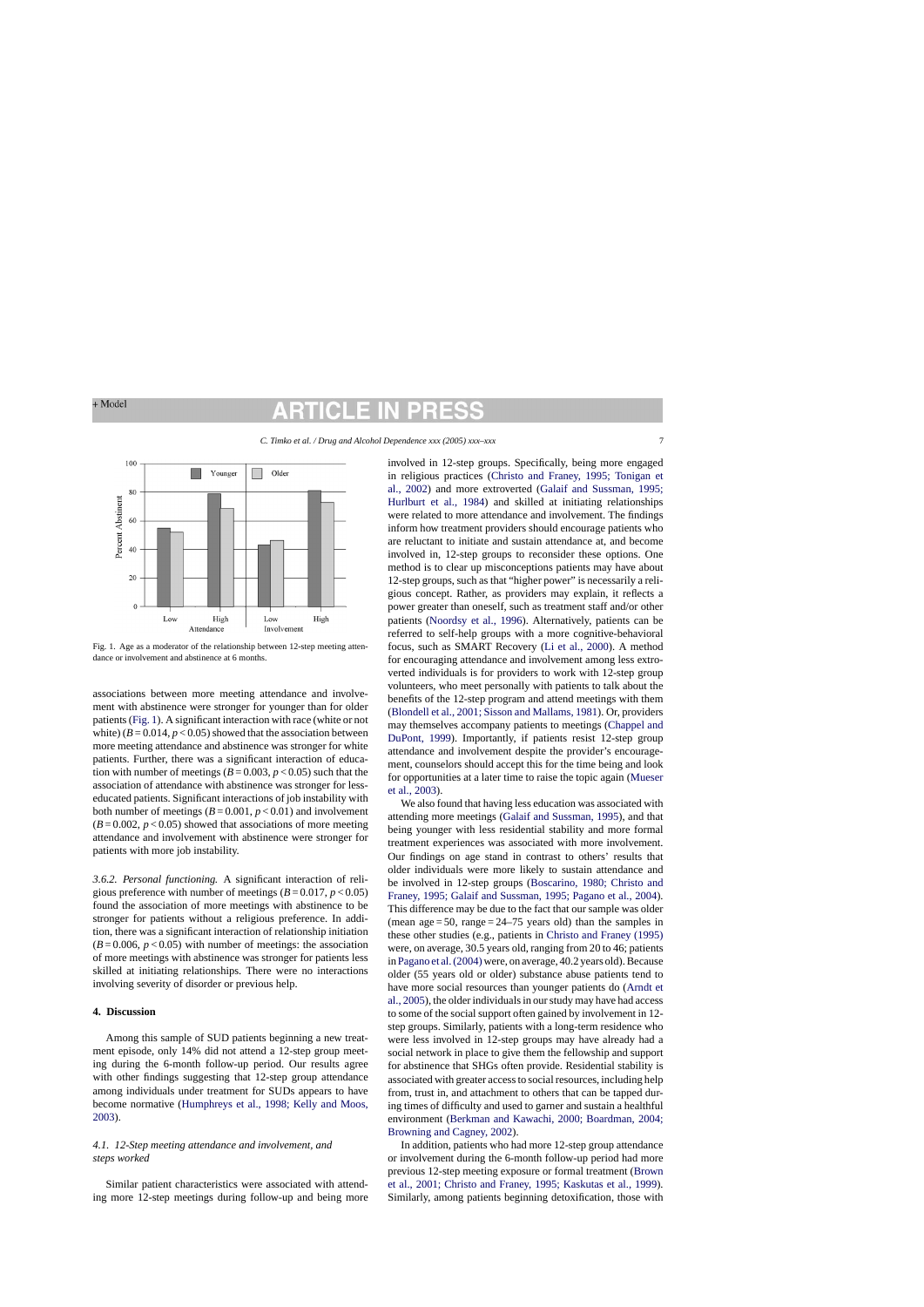# **RTICLE IN**

#### 8 *C. Timko et al. / Drug and Alcohol Dependence xxx (2005) xxx–xxx*

more 12-step group experience expressed stronger intentions to attend 12-step groups afterwards [\(Kahler et al., 2004\).](#page-9-0) These results suggest that, even when AA or NA exposure is followed by sustained substance misuse or by relapse, 12-step groups are still often viewed as a potentially helpful option and individuals are ready to attend again.

There were few predictors of the number of steps patients worked, but the predictors were consistent with those of meeting attendance and involvement; that is, more engagement in religious practices and more prior 12-step meeting attendance were related to working more steps. Job stability also was related to working more steps. Better substance misuse treatment outcomes are associated with working more steps ([Cloud et al.,](#page-8-0)  [2004\)](#page-8-0) and with employment stability ([Kidorf et al., 2004\),](#page-9-0) but research has yet to determine the causal links, if any, between job stability and number of steps worked among SUD patients. People with less stable employment may posses poorer verbal and written skills, and thus be less able to thoroughly work all of the 12 steps [\(Mankowski et al., 2001\).](#page-9-0)

#### *4.2. Abstinence*

In the logistic regression, being more extroverted and more involved in 12-step groups were associated with abstinence at 6 months, yielding general agreement with other studies in which more personal resources and 12-step meeting attendance were associated with better outcomes [\(Gossop et al., 2003; Kahler et](#page-8-0)  [al., 2004; Laudet et al., 2004; McKay et al., 2001; Moos, 1997;](#page-8-0)  [Ritsher et al., 2002\),](#page-8-0) although attendance was not associated with abstinence in this study when other characteristics were considered. [Crits-Christoph et al. \(2003\) s](#page-8-0)uggested that causation between 12-step involvement and substance use outcomes may be reciprocal. For example, increases in involvement may produce an initial reduction in substance use, which in turn produces more changes in involvement.

# *4.3. Moderators of 12-step attendance or involvement with abstinence*

The relationship between 12-step attendance and abstinence was stronger for younger, white, less-educated, unstably employed, less religious, and less interpersonally skilled individuals; and, the relationship between 12-step involvement and abstinence was stronger for younger and unstably employed individuals. We conducted additional analyses comparing these groups (i.e., older to younger, white to minority, patients, and so on), and found that, because they did not differ on abstinence at intake, such pre-treatment differences cannot account for the moderation effects. Generally, individuals who benefitted more from 12-step affiliation had fewer social resources than their counterparts who derived less benefit. We considered why a broader array of personal factors moderated the attendance–abstinence, than the involvement–abstinence, relationship. When needier individuals are in the early phases of recovery, the establishment of a regular and consistent practice of going to meetings may give them the structure and personal connections that were lacking in their lives while they were using

substances, and so attendance aided abstinence. In contrast, 12-step group involvement, such as doing service for others, may increase feelings of self-value and social usefulness even among individuals who are initially more privileged in terms of resources, which in turn may benefit abstinence [\(Crape et al.,](#page-8-0)  [2002\).](#page-8-0)

As noted, younger SUD patients with less education, job stability, and interpersonal skills may gain the direction and support for abstinence they need from 12-step groups. In addition, individuals without a religious preference may not have access to the support and fellowship that come from regular attendance at church or another religious or spiritual institution, and so may find a new social network in 12-step groups. Curiously, religious preference moderated the attendance–abstinence relationship but engagement in religious practices did not. People who have a religious preference may see their religious group as a source of help, whereas those who do not have a preference may see options for help only outside of religious institutions and so 12-step groups are more useful to them. In contrast, religious practices (e.g., praying, meditating) are often conducted privately, so that the extent of engagement in these practices is not linked to how much 12-step SHGs are useful. With regard to race and ethnicity, [Arroyo et al. \(2003\) f](#page-8-0)ound, similarly to this study, that among patients receiving 12-step facilitation treatment, white individuals had better substance use outcomes than did Hispanic individuals.

Our findings are consistent with others' conclusions that 12-step groups are effective partly because they help patients gain a social network. Alternatively, these groups may help patients replace a social network of alcohol and drug users with friends who support abstinence [\(Humphreys and Noke, 1997;](#page-9-0)  [Longabaugh et al., 1998; Owen et al., 2003\).](#page-9-0) Patients with fewer social resources and skills may need 12-step group membership more to stay clean and sober than do those with ongoing social resources and interpersonal successes.

### *4.4. Limitations and conclusions*

A limitation of this study is that all of the patients were treated within the VA, and most of the patients were male. In addition, although most of the patients were Black, Hispanic, or of another minority race or ethnicity and unmarried, Caucasian and married patients were somewhat more likely to be successfully followed. Publicly funded by the federal government, the VA operates the largest SUD treatment system in the United States. Studies comparing SUD care within and outside the VA suggest that VA-based findings may generalize somewhat better to nonprofit than to for-profit settings, although all three systems share similarities ([Calsyn et al., 1990; Rodgers and Barnett, 2000\).](#page-8-0) Generally, health services in the VA are of similar quality and effectiveness to those in the private sector [\(Rosenheck et al.,](#page-9-0)  [2000\).](#page-9-0) However, the VA patient population has poorer health status compared with the general patient population ([Agha et](#page-8-0)  [al., 2000\).](#page-8-0) The extent to which our findings will be replicated in studies of male and female patients with more health and social resources and in other health care systems remains to be determined. In addition to limitations of the sample, another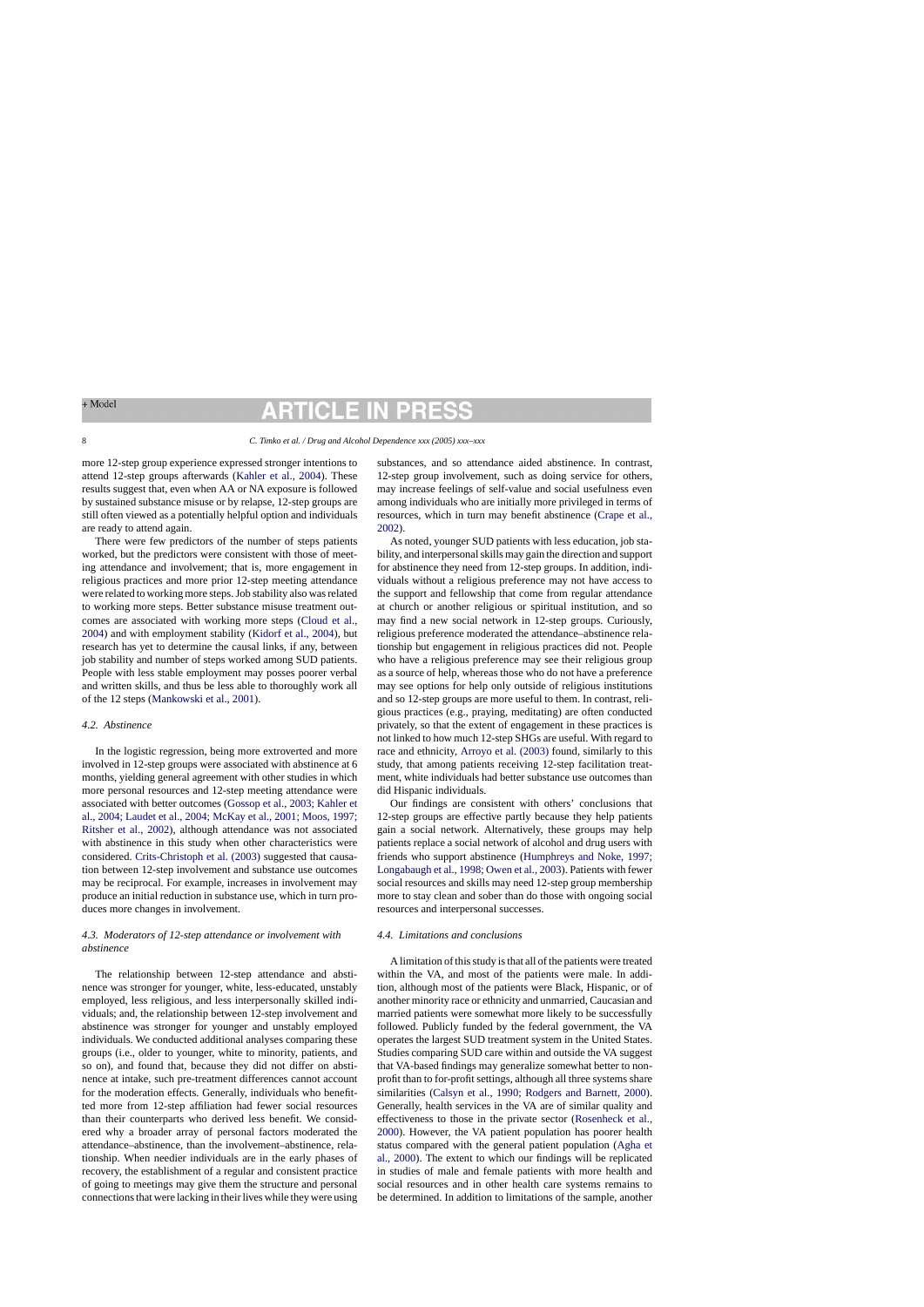# **RTICLE IN PR**

<span id="page-8-0"></span>consideration is that even though the significant findings are conceptually sound, the number of analyses increased the likelihood of a Type I error having occurred.

If our results are replicated as to who is less likely to affiliate with 12-step groups and improve on substance use outcomes with such affiliation, providers attempting to encourage participation and target those most likely to benefit from it may want to screen for patients who have fewer social resources and skills and focus facilitation efforts accordingly. For example, among patients with less previous 12-step group exposure, providers may intensify their encouragement efforts by providing education about the nature, expectations, strengths, and limitations of such groups in order to dispel myths, remove barriers, and prepare patients about what to realistically expect when attending meetings ([Kelly and Moos, 2003; Mueser et al., 2003\).](#page-9-0) In this regard, a 60 min session providing an introduction to the 12-step program and considering the pros and cons of affiliation, was associated with better substance use outcomes among detoxification patients who had little experience with 12-step groups than was brief advice, consisting of a 5 min session recommending 12-step participation ([Kahler et al., 2004\).](#page-9-0) More generally, providers who are caring and empathic while discussing issues such as spirituality, social resource needs, and interpersonal skills deficits may help increase the likelihood of patients' compliance with encouragement to attend and become involved in 12-step groups in order to promote recovery ([Kelly](#page-9-0)  [and Moos, 2003\).](#page-9-0)

### **Acknowledgements**

This project was supported by the Department of Veterans Affairs Office of Research and Development (Health Services Research and Development Service, IIR 20-067 and RCS 00 001). We thank Peter Banys, Kristyn Dixon, Keith Humphreys, Louis Moffett, Rudolf Moos, and Jill Sempel for help with this project.

### **References**

- Agha, Z., Lofgren, R.P., VanRuiswyk, J.V., Layde, P.M., 2000. Are patients at Veterans Affairs medical centers sicker? A comparative analysis of health status and medical resource use. Arch. Intern. Med. 160, 3252–3257.
- Anderson, J.G., Gilbert, F.S., 1989. Communication skills training with alcoholics for improving performance of two of the alcoholics anonymous recovery steps. J. Stud. Alcohol 50, 361–367.
- Arndt, S., Gunter, T.D., Acion, L., 2005. Older admissions to substance abuse treatment in 2001. Am. J. Geriatr. Psychiat. 13, 385–392.
- Arroyo, J.A., Miller, W.R., Tonigan, J.S., 2003. The influence of Hispanic ethnicity on long-term outcome in three alcohol-treatment modalities. J. Stud. Alcohol 64, 98–104.
- Arroyo, J.A., Westerberg, V.S., Tonigan, J.S., 1998. Comparison of treatment utilization and outcome for Hispanics and non-Hispanic whites. J. Stud. Alcohol 59, 286–291.
- Ball, S.A., Rounsaville, B.J., Tennen, H., Kranzler, H.R., 2001. Reliability of personality disorder symptoms and personality traits in substancedependent inpatients. J. Abnorm. Psychol. 110, 341–352.
- Berkman, L.F., Kawachi, I., 2000. Social Epidemiology. Oxford University Press, New York.
- Blondell, R.D., Looney, S.W., Northington, A.P., Lasch, M.E., Rhodes, S.B., McDaniels, R.L., 2001. Can recovering alcoholics help hospitalized patients with alcohol problems? J. Fam. Pract. 50, 447.
- Boardman, J.D., 2004. Stress and physical health: the role of neighborhoods as mediating and moderating mechanisms. Soc. Sci. Med. 58, 2473– 2483.
- Boscarino, J., 1980. Factors related to "stable" and "unstable" affiliation with alcoholics anonymous. Int. J. Addict. 15, 839–848.
- Bottlender, M., Soyka, M., 2005. Impact of different personality dimensions (NEO Five-Factor Inventory) on the outcome of alcohol-dependent patients 6 and 12 months after treatment. Psychiat. Res. 136, 61– 67.
- Brown, B.S., O'Grady, K.E., Farrell, E.V., Flechner, I.S., Nurco, D.N., 2001. Factors associated with frequency of 12-Step attendance by drug abuse clients. Am. J. Drug Alcohol Abuse 27, 147–160.
- Browning, C.R., Cagney, K.A., 2002. Neighborhood structural disadvantage, collective efficacy, and self-rated physical health in an urban setting. J. Health Soc. Behav. 43, 383–399.
- Buhrmester, D., Furman, W., Wittenberg, M.T., Reis, H.T., 1988. Five domains of interpersonal competence in peer relationships. J. Pers. Soc. Psychol. 55, 991–1008.
- Caetano, R., 1993. Priorities for alcohol treatment research among U.S. Hispanics. J. Psychoactive Drugs 25, 53–60.
- Caldwell, P.E., Cutter, H.S., 1998. Alcoholics anonymous affiliation during early recovery. J. Subst. Abuse Treat. 15, 221–228.
- Calsyn, D.A., Saxon, A.J., Blaes, P., Lee-Meyer, S., 1990. Staffing patterns of American methadone maintenance programs. J. Subst. Abuse Treat. 7, 255–259.
- Chappel, J.N., DuPont, R.L., 1999. Twelve-step and mutual-help programs for addictive disorders. Psychiat. Clin. N. Am. 22, 425–446.
- Christo, G., Franey, C., 1995. Drug users' spiritual beliefs, locus of control and the disease concept in relation to narcotics anonymous attendance and 6-month outcomes. Drug Alcohol Depend. 38, 51–56.
- Cloud, R.N., Ziegler, C.H., Blondell, R.D., 2004. What is alcoholics anonymous affiliation? Subst. Use Misuse 39, 1117–1136.
- Connors, G.J., Tonigan, J.S., Miller, W.R., 1996. Measure of religious background and behavior for use in behavior change research. Psychol. Addict. Behav. 10, 90–96.
- Connors, G.J., Tonigan, J.S., Miller, W.R., MATCH Research Group, 2001. A longitudinal model of intake symptomatology. AA participation and outcome: retrospective study of the project MATCH outpatient and aftercare samples. J. Stud. Alcohol 62, 817–825.
- Costa, P.T., McCrae, R.R., 1985. The NEO Personality Inventory Manual. Psychological Assessment Resources, Odessa, FL.
- Crape, B.L., Latkin, C.A., Laris, A.S., Knowlton, A.R., 2002. The effects of sponsorship in 12-step treatment of injection drug users. Drug Alcohol Depend. 65, 291–301.
- Crits-Christoph, P., Gibbons, M.B., Barber, J.P., Gallop, R., Beck, A.T., Mercer, D., Tu, X., Thase, M.E., Weiss, R.D., Frank, A., 2003. Mediators of outcome of psychosocial treatments for cocaine dependence. J. Consult. Clin. Psychol. 71, 918–925.
- Emrick, C.D., Tonigan, J.S., Montgomery, H., Little, L., 1993. Alcoholics anonymous: what is currently known? In: McCrady, B.S., Miller, W.R. (Eds.), Research on Alcoholics Anonymous: Opportunities and Alternatives.
- Finney, J.W., Mitchell, R.E., Cronkite, R.C., Moos, R.H., 1984. J. Health Soc. Behav. 25, 85–98.
- Fiorentine, R., 1999. After drug treatment: are 12-step programs effective in maintaining abstinence? Am. J. Drug Alcohol. Abuse 25, 93–116.
- Galaif, E.R., Sussman, S., 1995. For whom does alcoholics anonymous work? Int. J. Addict. 30, 161–184.
- Gilbert, F.S., 1991. Development of a "Steps Questionnaire". J. Stud. Alcohol 52, 353–360.
- Gossop, M., Harris, J., Best, D., Man, L.H., Manning, V., Marshall, J., Strang, J., 2003. Is attendance at alcoholics anonymous meetings after inpatient treatment related to improved outcomes? A 6-month follow-up study. Alcohol Alcoholism 38, 421–426.
- Harris, J., Best, D., Gossop, M., Marshall, J., Man, L.H., Manning, V., Strang, J., 2003. Prior alcoholics anonymous (AA) affiliation and the acceptability of the twelve steps to patients entering UK statutory addiction treatment. J. Stud. Alcohol 64, 257–261.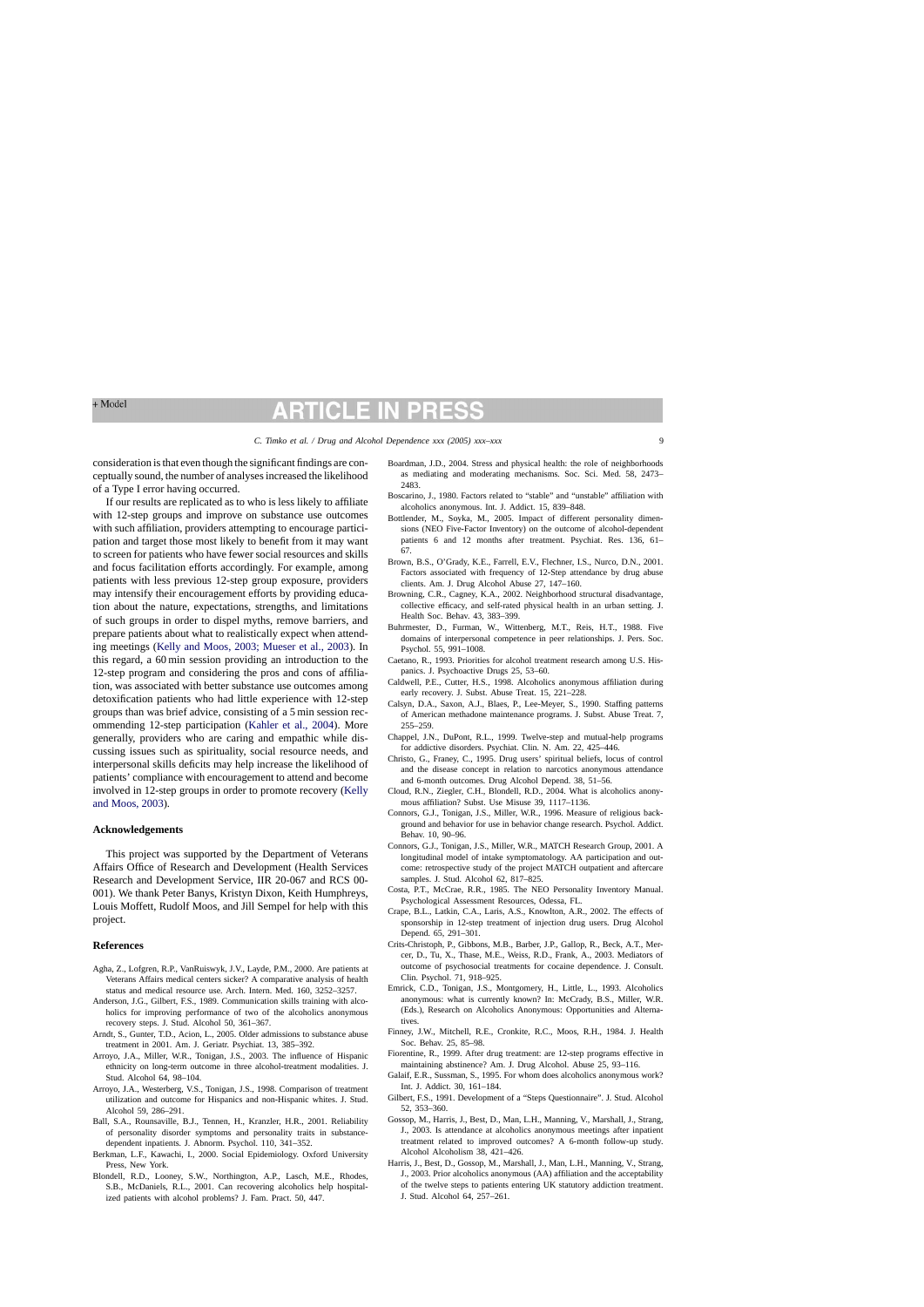# <span id="page-9-0"></span>+ Model

## P **RTICLE IN**

#### 10 *C. Timko et al. / Drug and Alcohol Dependence xxx (2005) xxx–xxx*

- Humphreys, K., Kaskutas, L.A., Weisner, C., 1998. The relationship of pretreatment alcoholics anonymous affiliation with problem severity, social resources, and treatment history. Drug Alcohol Depend. 49, 123– 131.
- Humphreys, K., Moos, R.H., 1996. Reduced substance-abuse-related health care costs among voluntary participants in alcoholics anonymous. Psychiat. Serv. 47, 709–713.
- Humphreys, K., Noke, J.M., 1997. The influence of post-treatment mutual help group participation on the friendship networks of substance abuse patients. Am. J. Community Psychol. 25, 1–16.
- Hurlburt, G., Gade, E., Fuqua, D., 1984. Personality differences between alcoholics anonymous members and nonmembers. J. Stud. Alcohol 45, 170–171.
- Kahler, C.W., Read, J.P., Ramsey, S.E., Stuart, G.L., McCrady, B.S., Brown, R.A., 2004. Motivational enhancement for 12-step involvement among patients undergoing alcohol detoxification. J. Consult. Clin. Psychol. 72, 736–741.
- Kaskutas, L.A., Weisner, C., Lee, M., Humphreys, K., 1999. Alcoholics anonymous affiliation at treatment intake among white and black Americans. J. Stud. Alcohol 60, 810–816.
- Kelly, J.F., Moos, R., 2003. Dropout from 12-step self-help groups: prevalence, predictors, and counteracting treatment influences. J. Subst. Abuse Treat. 24, 241–250.
- Kidorf, M., Neufeld, K., Brooner, R.K., 2004. Combining stepped-care approaches with behavioral reinforcement to motivate employment in opioid-dependent outpatients. Subst. Use Misuse 39, 2215–2238.
- Kikuchi, Y., Inoue, T., Ito, M., Masuda, M., Yoshimura, K., Watanabe, S., 1999. Health consciousness of young people in relation to their personality. J. Epidemiol. 9, 121–131.
- Kingree, J.B., 1997. Measuring affiliation with 12-step groups. Subst. Use Misuse 32, 181–194.
- Laudet, A.B., Magura, S., Cleland, C.M., Vogel, H.S., Knight, E.L., Rosenblum, A., 2004. The effect of 12-step based fellowship participation on abstinence among dually diagnosed persons: a 2-year longitudinal study. J. Psychoactive Drugs 36, 207–216.
- Li, E.C., Feifer, C., Strohm, M., 2000. A pilot study: locus of control and spiritual beliefs in alcoholics anonymous and SMART recovery members. Addict. Behav. 25, 633–640.
- Longabaugh, R., Wirtz, P.W., Zweben, A., Stout, R.L., 1998. Network support for drinking. Alcoholics anonymous and long-term matching effects. Addiction 93, 1313–1333.
- Mankowski, E.S., Humphreys, K., Moos, R.H., 2001. Individual and contextual predictors of involvement in twelve-step self-help groups after substance abuse treatment. Am. J. Community Psychol. 29, 537– 563.
- Martin, E.D., Sher, K.J., 1994. Family history of alcoholism, alcohol use disorders and the five-factor model of personality. J. Stud. Alcohol 55, 81–90.
- Maude-Griffin, P.M., Hohenstein, J.M., Humfleet, G.L., Reilly, P.M., Tusel, D.J., Hall, S.M., 1998. Superior efficacy of cognitive-behavioral therapy for urban crack cocaine abusers: main and matching effects. J. Consult. Clin. Psychol. 66, 832–837.
- McKay, J.R., Alterman, A.I., McLellan, A.T., Snider, E.C., 1994. Treatment goals, continuity of care, and outcome in a day hospital substance abuse rehabilitation program. Am. J. Psychiat. 151, 254–259.
- McKay, J.R., Merikle, E., Mulvaney, F.D., Weiss, R.V., Koppenhaver, J.M., 2001. Factors accounting for cocaine use 2 years following initiation of continuing care. Addiction 96, 213–225.
- McLellan, A.T., Kushner, H., Metzger, D., Peters, R., Smith, I., Grissom, G., Pettinati, H., Argeriou, M., 1985a. The fifth edition of the Addiction Severity Index. J. Subst. Abuse Treat. 9, 461–480.
- McLellan, A.T., Luborsky, L., Cacciola, J., Griffith, J., Evans, F., Barr, H.L., O'Brien, C.P., 1985b. New data from the Addiction Severity Index: reliability and validity in three centers. J. Nerv. Ment. Dis. 173, 412– 423.
- McLellan, A.T., Luborsky, L., Woody, G.E., O'Brien, C.P., 1980. An improved diagnostic evaluation instrument for substance abuse patients. The Addiction Severity Index. J. Nerv. Ment. Dis. 168, 26–33.
- Montgomery, H.A., Miller, W.R., Tonigan, J.S., 1995. Does alcoholics anonymous involvement predict treatment outcome? J. Subst. Abuse Treat. 12, 241–246.
- Moos, R.H., 1997. Evaluating Treatment Environments: The Quality of Psychiatric and Substance Abuse Programs. Transaction Publishers, New Brunswick.
- Morgenstern, J., Bates, M.E., 1999. Effects of executive function impairment on change processes and substance use outcomes in 12-step treatment. J. Stud. Alcohol 60, 846–855.
- Morgenstern, J., Bux, D., Labouvie, E., Blanchard, K.A., Morgan, T.I., 2002. Examining mechanisms of action in 12-step treatment: the role of 12-step cognitions. J. Stud. Alcohol 63, 665–672.
- Morgenstern, J., Bux, D., Labouvie, E., Morgan, T., Blanchard, K.A., Muench, F., 2003. Examining mechanisms of action in 12-step community outpatient treatment. Drug Alcohol Depend. 72, 237–247.
- Morgenstern, J., Kahler, C.W., Epstein, E., 1998. Do treatment process factors mediate the relationship between type A-type B and outcome in 12-steporiented substance abuse treatment? Addiction 93, 1765–1775.
- Morgenstern, J., Kahler, C.W., Frey, R.M., Labouvie, E., 1996. Modeling therapeutic response to 12-step treatment: optimal responders, nonresponders, and partial responders. J. Subst. Abuse 8, 45–59.
- Morgenstern, J., Labouvie, E., McCrady, B.S., Kahler, C.W., Frey, R.M., 1997. Affiliation with alcoholics anonymous after treatment: a study of its therapeutic effects and mechanisms of action. J. Consult. Clin. Psychol. 65, 768–777.
- Mueser, K.T., Noordsy, D.L., Drake, R.E., Fox, L., 2003. Integrated Treatment for Dual Disorders. Guilford Press, New York.
- Noordsy, D.L., Schwab, B., Fox, L., Drake, R.E., 1996. The role of self-help programs in the rehabilitation of persons with severe mental illness and substance use disorders. Community Ment. Health J. 32, 71–81.
- Ouimette, P.C., Gima, K., Moos, R.H., Finney, J.W., 1999. A comparative evaluation of substance abuse treatment IV. The effect of comorbid psychiatric diagnoses on amount of treatment, continuing care, and 1-year outcomes. Alcohol. Clin. Exp. Res. 23, 552–557.
- Owen, P.L., Slaymaker, V., Tonigan, J.S., McCrady, B.S., Epstein, E.E., Kaskutas, L.A., Humphreys, K., Miller, W.R., 2003. Participation in alcoholics anonymous: intended and unintended change mechanisms. Alcohol. Clin. Exp. Res. 27, 524–532.
- Pagano, M.E., Friend, K.B., Tonigan, J.S., Stout, R.L., 2004. Helping other alcoholics in alcoholics anonymous and drinking outcomes: findings from project MATCH. J. Stud. Alcohol 65, 766–773.
- Reno, R.M., 2004. Personality characterizations of outpatients with schizophrenia, schizophrenia with substance abuse, and primary substance abuse. J. Nerv. Ment. Dis. 192, 672–681.
- Ritsher, J.B., Moos, R.H., Finney, J.W., 2002. Relationship of treatment orientation and continuing care to remission among substance abuse patients. Psychiat. Serv. 53, 595–601.
- Rodgers, J.H., Barnett, P.G., 2000. Two separate tracks? A national multivariate analysis of differences between public and private substance abuse treatment programs. Am. J. Drug Alcohol Abuse 26, 429– 442.
- Rosenheck, R.A., Desai, R., Steinwachs, D., Lehman, A., 2000. Benchmarking treatment of schizophrenia: a comparison of service delivery by the national government and by state and local providers. J. Nerv. Ment. Dis. 188, 209–216.
- Semple, S.J., Patterson, T.L., Shaw, W.S., Grant, I., Moscona, S., Jeste, D.V., 1999. Self-perceived interpersonal competence in older schizophrenia patients: the role of patient characteristics and psychosocial factors. Acta Psychiat. Scand. 100, 126–135.
- Sisson, R.W., Mallams, J.H., 1981. The use of systematic encouragement and community access procedures to increase attendance at alcoholic anonymous and Al-Anon meetings. Am. J. Drug Alcohol Abuse 8, 371– 376.
- Snow, M.G., Prochaska, J.O., Rossi, J.S., 1994. Processes of change in alcoholics anonymous: maintenance factors in long-term sobriety. J. Stud. Alcohol 55, 362–371.
- Tonigan, J.S., Connors, G.J., Miller, W.R., 1998. Special populations in alcoholics anonymous. Alcohol Health Res. World 22, 281–285.